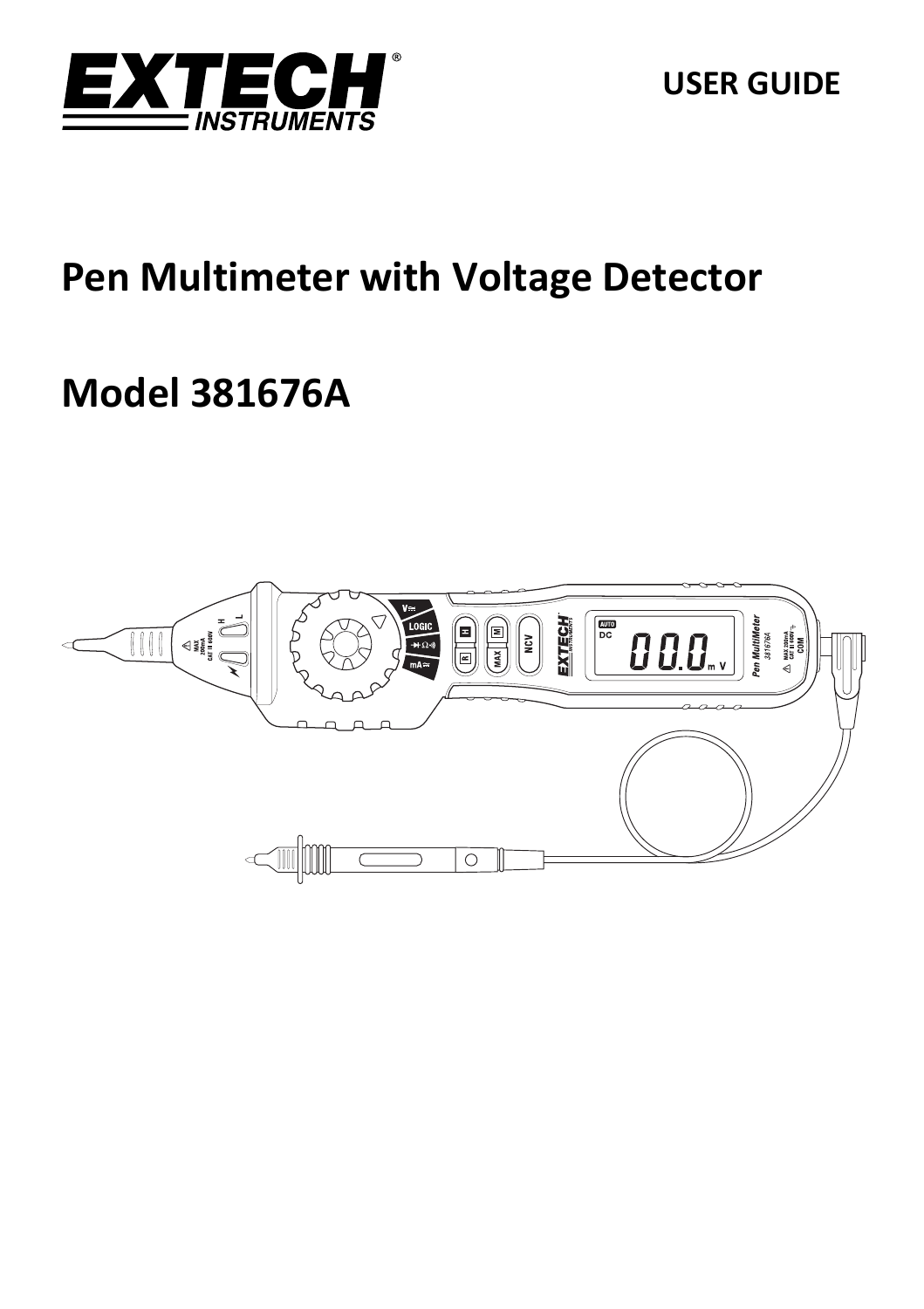# *Introduction*

Thank you for selecting the Extech Model 381676A. This instrument measures AC/DC Voltage and Current, Resistance, Diode, Continuity, Logic, and includes a non‐contact Voltage Detector (NCV). Features include MAX Hold, Data Hold, Automatic Power OFF (APO), and Auto/Manual Range. This device is shipped fully tested and calibrated and, with proper use, will provide years of reliable service. Please visit the Extech Instruments website (www.extech.com) to check for the latest version of this User Guide.

## *Safety*



**WARNING**: Improper use of this device can result in electric shock or damage to the meter. Follow all safety guidelines presented in this manual and the usual safety precautions used when working with electrical circuits.

#### **This instrument conforms to GB/T 13978‐92 for digital Multimeter technical standards, as well as GB4793.1‐1995 (IEC ‐61010‐1:2001) safety standards for electronic measuring instruments with a safety category of CAT III 600V and pollution degree 2.**

#### **Preliminary Safety**

When using the meter, observe all normal safety rules concerning:

- Protection against the dangers of electrical current
- Protection of the meter against misuse

When the meter is delivered, check for transit damage. When checking voltage, always test the meter on a known live circuit first. Test leads must be in good condition. Before use, verify that the test lead insulation is intact and free from lead wire exposure or other damage. Use only the supplied test leads.

#### **Safety during use**

- Be sure to set the appropriate function and range before use
- Never exceed the limits indicated in the specification table of this manual.
- Never touch probes, test leads, or alligator clip when connected to live circuit.
- Do not measure voltage on terminals that exceed 600V above earth ground.
- Always use caution when working with voltages above 60VDC or 30VACrms. Keep fingers behind probe barrier when taking measurements.
- Never connect test leads across a voltage source while the rotary switch is in the resistance, continuity, or diode mode of operation.
- Never perform resistance, continuity, or diode tests on live circuits.
- When taking non-contact voltage measurements ensure that the positive test lead is NOT exposed and that the negative (common) test lead is not connected to the bottom of the meter.
- Before changing functions using the rotary function dial, be sure to disconnect the meter's test leads from any circuit under test.
- Never use the meter in an explosive environment or where dust, dirt, or steam exists.
- Never use the meter if the housing or battery compartment is open.
- Do not store meter in direct sunlight, high temperature/humidity, or condensation.
- If the equipment is used in a manner not specified by the manufacturer, the protection provided by the equipment may be impaired.
- ALWAYS discharge filter capacitors in power supplies and disconnect the power when making resistance or diode tests.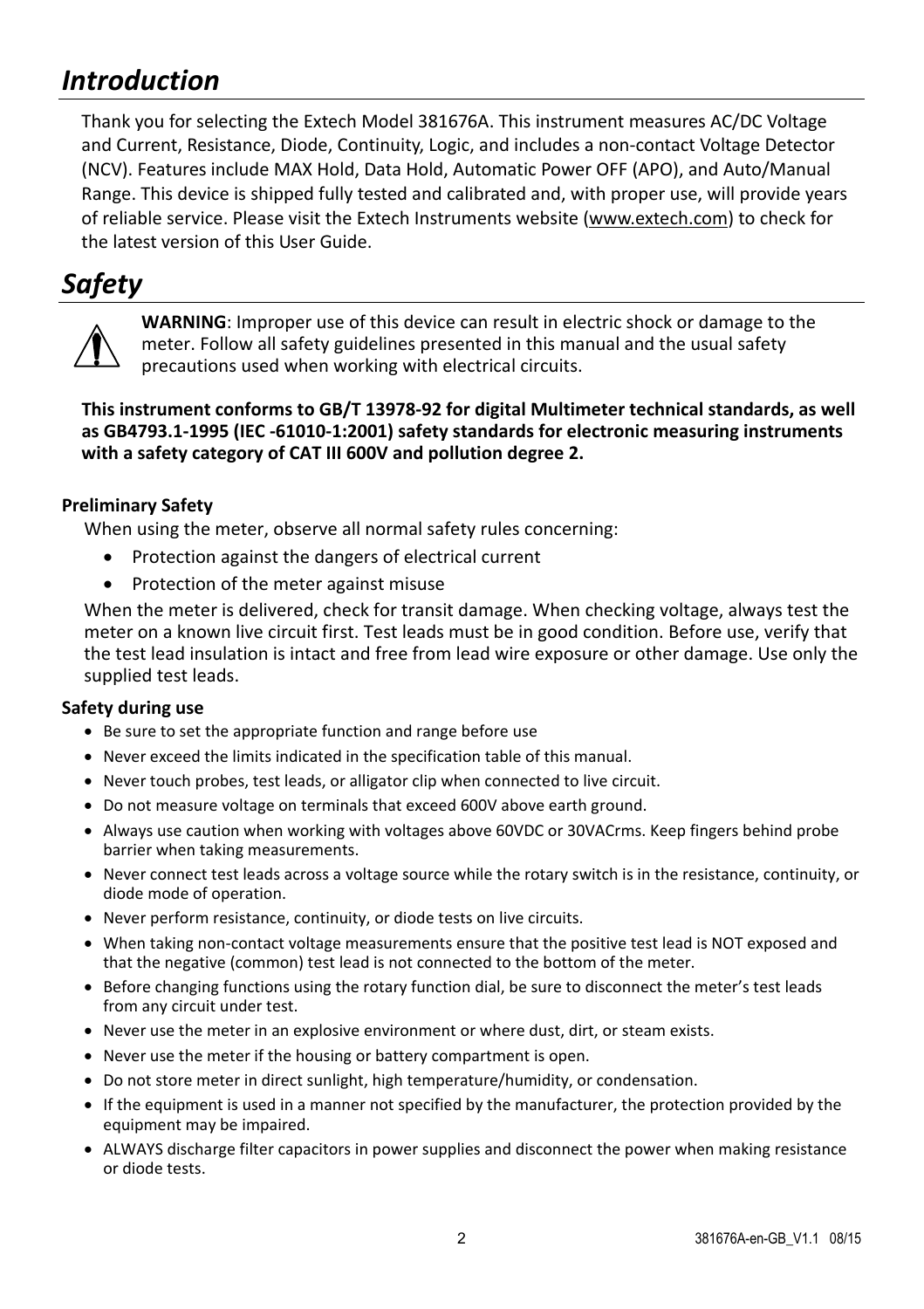#### **Safety Symbols**



This symbol adjacent to another symbol, terminal or operating device indicates that the operator must refer to an explanation in the Operating Instructions to avoid personal injury or damage to the meter.



This symbol indicates that a device is protected throughout by double insulation or reinforced insulation.

This symbol advises the user that the terminal(s) so marked must not be connected to a circuit point at which the voltage with respect to earth ground exceeds 600V.

# *Controls and Jacks*

- 1. Positive test probe (+)
- 2. Removable probe cover
- 3. NCV alert LED indicator
- 4. Logic (High/Low) LED Indicators
- 5. Finger guard
- 6. Rotary function switch
- 7. Range (R) button
- 8. Data Hold (H) button
- 9. Maximum Hold (MAX) button
- 10. Mode (M) button
- 11. NCV (non-contact volt detector) button
- 12. LCD display
- 13. Jack for Common (negative) test lead
- 14. Common (negative) test lead

Note: The battery compartment is located on the rear of the instrument



# *Display Symbols*

- •))) Audible Continuity V Volts
- ₩ Diode function  $\Omega$  Ohms
- $\Box$ Low battery D.H Data Hold
- $\mu$  micro (10<sup>-12</sup>) A Amperes
- m milli  $(10^{-3})$  (volts)
- k kilo  $(10^3)$  ohms
- M Meg  $(10^6)$  ohms
- 
- 
- 
- 
- DC Direct current
- AC Alternating current
- M.**H** Maximum Hold

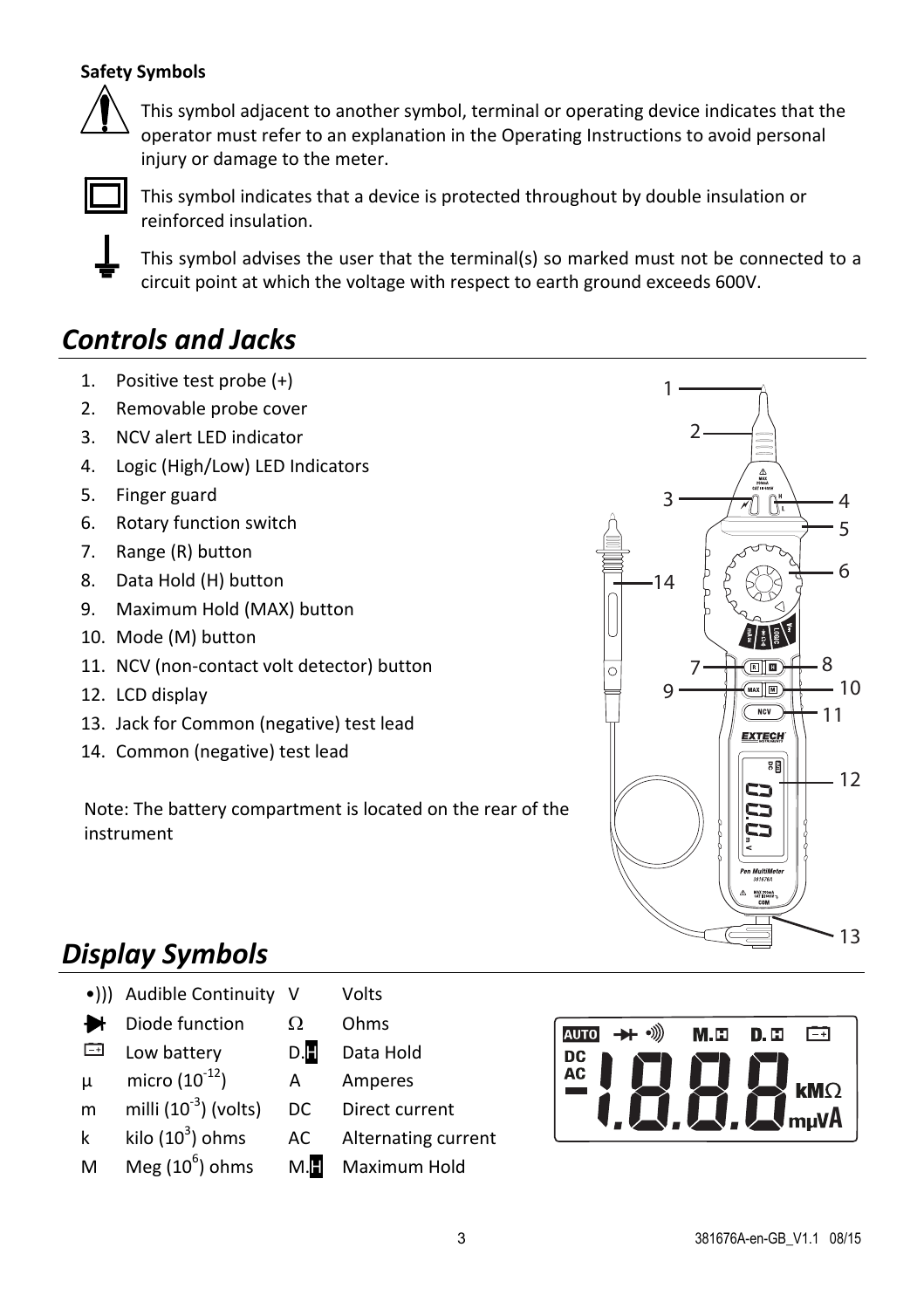## *Button Descriptions*

#### **Button Overview**

| <b>BUTTON</b>                            | <b>MODE</b>             | <b>DESCRIPTION</b>                                                                                                                       |
|------------------------------------------|-------------------------|------------------------------------------------------------------------------------------------------------------------------------------|
| H (Data Hold)                            | Any Mode                | Press to hold a reading on the display.<br>Press and hold while turning the<br>meter on to defeat APO                                    |
| R (Range)                                | V, A, $\Omega$          | Press to Manually Range. Press and<br>hold to return to AUTO Range                                                                       |
| <b>MAX</b> (Maximum Hold)                | Any Mode                | Press to hold the Maximum reading on<br>the display                                                                                      |
| <b>NCV</b> (Non-contact Voltage Detector | Any Mode                | Press and hold for Non-Contact<br>Voltage Detector (set the Function<br>switch to any position other than OFF)                           |
| M (Mode)                                 | $V, A, Ω,$ <sup>•</sup> | Switch between AC and DC<br>Voltage/Current. Hold down to do<br>Logic level testing. Switch between<br>resistance, diode, and continuity |

### **Button Details**

#### **DATA HOLD (H) Button**

To freeze a displayed reading, press the **DATA HOLD (H)** button. The reading will freeze and the **D.H** display icon will be visible on the LCD. To release the display, press the DATA HOLD (H) button again. The **D.H** indicator will switch off and the display will again show real time readings.

#### **MAXIMUM HOLD (MAX) Button**

To display only the highest reading, press the **MAX** button. The **M.H** display icon will be visible on the display while in the Max Hold mode. Now, the display will only change when a higher reading than the displayed reading is encountered. To return to normal operation, press the MAX button again (the **M.H** display icon will switch off).

#### **MODE (M) BUTTON**

The **Mode (M)** button is used to select **AC** or **DC** while in the VOLTAGE (**V**) or CURRENT (**mA**) modes. The Mode (M) button is used to select diode ( $\blacktriangleright$ ), Continuity ( $\mathcal{W}$ ), or Resistance ( $\Omega$ ). Press and hold the Mode (M) button to take LOGIC tests while in the LOGIC mode.

#### **RANGE (R) Button**

The meter automatically selects the optimum range; however, the meter's ranges can be selected manually. When using the **Range (R)** button to manually select a range, start with the highest range and then select successively lower ranges until the desired range is reached. The decimal place will move with each press of the RANGE button. Press and hold the Range (R) button to return to the AUTO Range mode.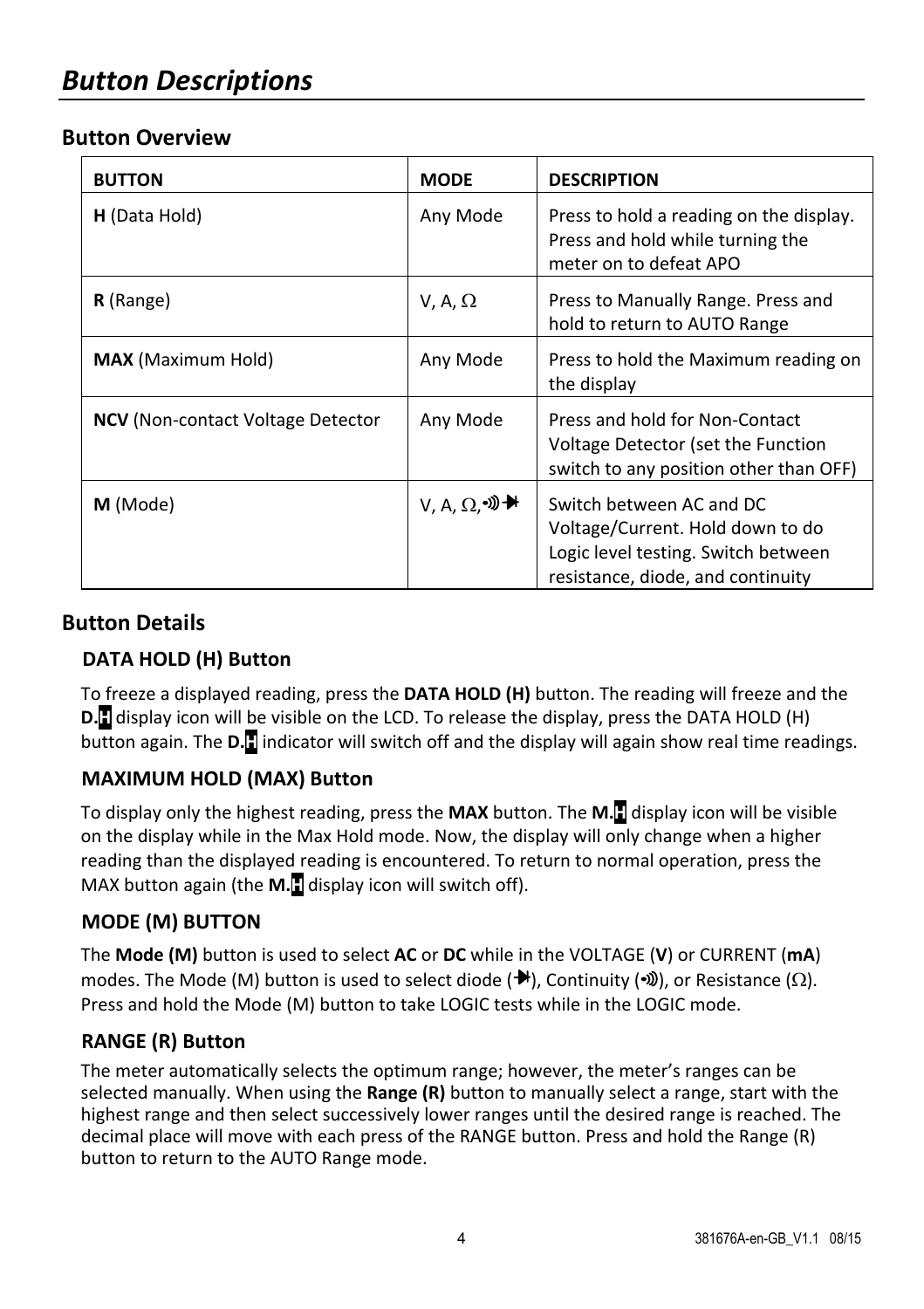# *Test Lead Notes*

The supplied black test leads (standard test lead and alligator clip probe) have protective plugs that must be removed before being inserted in the bottom of the meter. This protective apparatus must be removed from the end of the lead that plugs into the meter.

The positive (+) red probe cover is used when making Category III or higher measurements. Twist to remove this probe cover when making Category II or lower measurements.

### *Maximum Input Limits*

| <b>Measurements</b>                      | <b>Input Limits</b>             |
|------------------------------------------|---------------------------------|
| Voltage DC or AC                         | 200mV range: 250V DC or AC rms  |
|                                          | 2~600V range: 600V DC or AC rms |
| Current DC or AC                         | Fuse protection (FF400mA/600V)  |
| Logic, Resistance, Continuity, and Diode | 250V DC or AC rms               |

# *Automatic Power OFF (APO)*

The meter is equipped with an automatic power off feature to preserve battery energy. After 14 minutes of inactivity the meter will emit 5 short beeps. After another minute the meter will emit one long beep before finally turning off. To turn the meter on again, simply rotate the function switch to the desired function.

To defeat the APO feature, press and hold the **H** button while turning the meter on. The APO feature will re-enable after the meter is turned off again.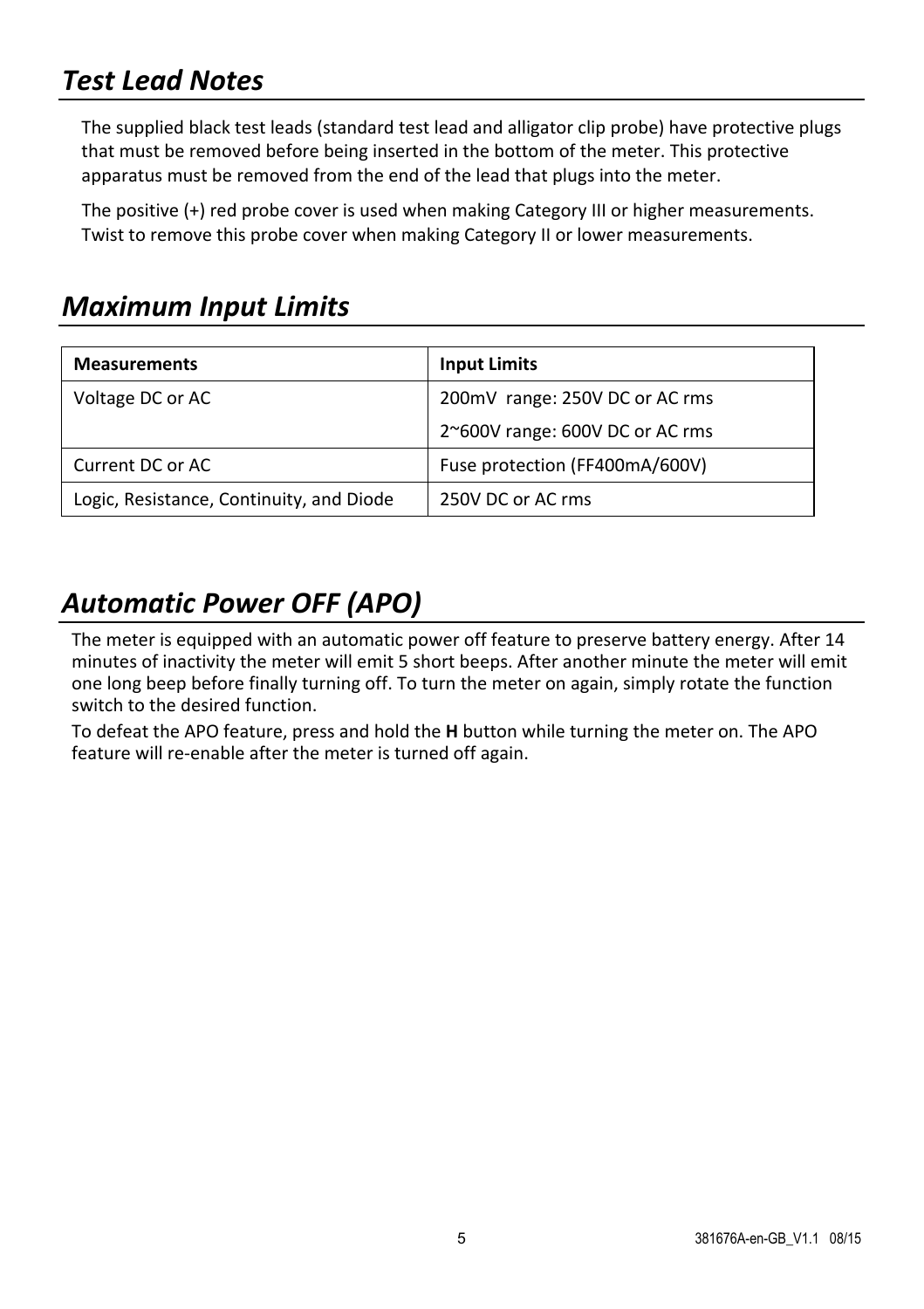# *Operating Instructions*

WARNING: Risk of electrocution. High-voltage circuits, both AC and DC, are very dangerous and should be measured with great care.

**NOTE**: On some low AC and DC voltage ranges, with the test leads not connected to a device, the display may show a random, changing reading. This is normal and is caused by the high‐ input sensitivity. Readings will stabilize and give proper measurement when test leads are connected to a circuit.

### **NON‐CONTACT AC VOLTAGE DETECTOR (NCV)**

**WARNING:** Test the AC voltage detector on a known live circuit before each use.

**WARNING**: Before using the meter in the AC Voltage Detector mode, verify that the batteries are fresh by confirming characters appear on the LCD when the function dial is turned to the voltage (V) position. Do not attempt to use the meter as an AC Voltage Detector if the batteries are weak or bad.

#### **Notes:**

*Voltage may still exist even with no indication given by the meter. Do not solely rely on NCV detection to determine the presence of voltage. Socket design, insulation thickness and other factors may affect readings.*

*The NCV indicator LED may flash while measuring AC/DC voltage due to the presence of induced voltage.*

*External environmental interference from additional sources can falsely trigger NCV detection.*

- 1. Disconnect the common (negative) test lead from the bottom of the meter.
- 2. With the function switch set to any position except OFF, press and hold the NCV button.
- 3. Move the tip of the meter near the voltage source or conductor as shown.
- 4. If the voltage detected is > 110VAC, the beeper will sound and the NCV indicator near the tip of the meter will flash. Always test the detector on a known live circuit first before attempting other tests.

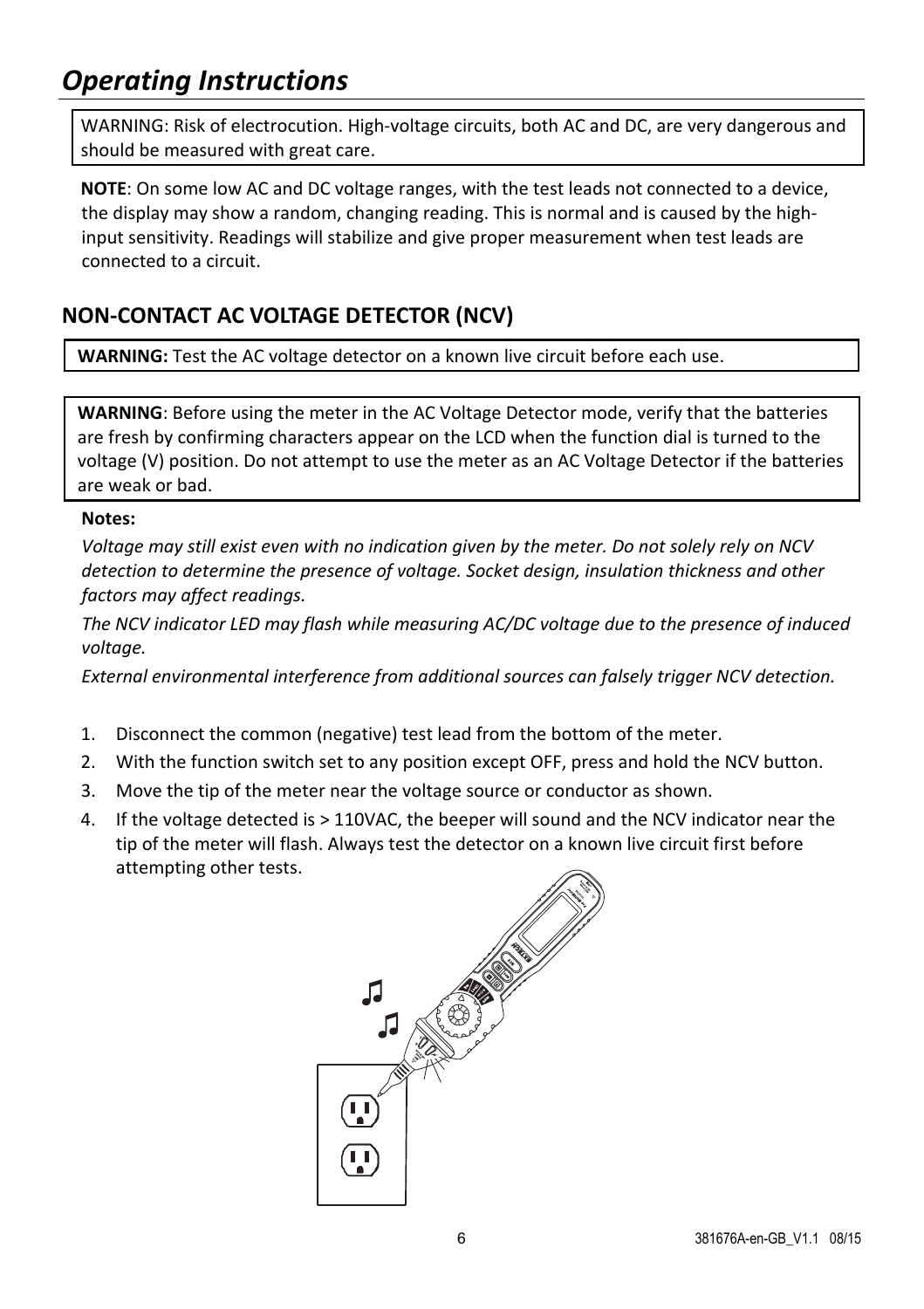### **AC and DC VOLTAGE MEASUREMENTS**

**WARNING:** Risk of Electrocution for AC Measurements. The probe tips may not be long enough to contact the live parts inside some 240V outlets for appliances because the contacts are recessed deep in the outlets. As a result, the reading may show 0 volts when the outlet actually has voltage present. Make sure the probe tips are touching the metal contacts inside the outlet before determining that no voltage is present.

**CAUTION:** Do not measure AC or DC voltage if a motor on the circuit is being switched ON or OFF. Large surges may occur that can damage the meter.

**WARNING**: To prevent electric shock and damage to the meter or personal injury, do not measure voltages that may exceed 600V DC or AC rms.

#### **NOTES:**

*Before connecting the probe and test lead at lower voltage ranges, the display may show erratic readings. This is normal because the meter is highly sensitive. Once a connection is made, the true reading will be displayed.*

*'OL' indicates an over‐range condition in manual mode. A higher range should then be selected.*

*In manual mode, select the highest range first if the value to be measured is unknown then lower the range as needed.*

*The AC millivolt range is only available in the manual range mode.*

- 1. Use the probe cover if making measurements on category III or above installations.
- 2. Set the function dial to the **V** position.
- 3. Use the **Mode (M)** button to select **AC** or **DC**.
- 4. Insert the black test lead banana plug into the negative jack at the bottom of the meter.
- 5. Touch the black test probe tip to the neutral side of the circuit for AC measurements or to the positive side of the circuit for DC measurements.
- 6. Touch the positive test probe tip to the "hot" side of circuit for AC measurements or to the negative side of the circuit for DC measurements.
- 7. Read the voltage on the display. The meter automatically selects optimum range or the user may manually select a range by pressing the **Range (R)** button. Press and hold the Range (R) button to return to the AUTO Range mode.



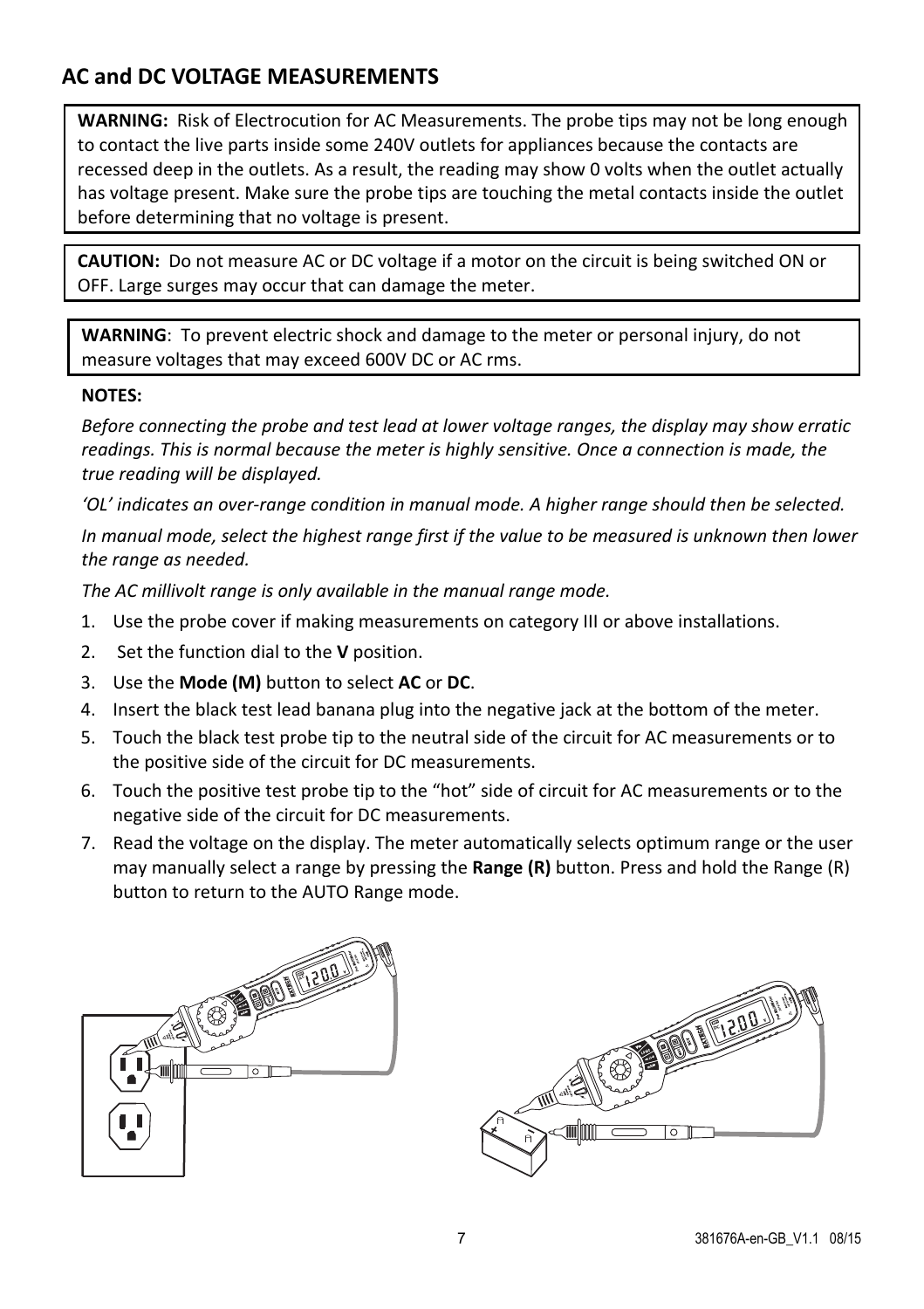### **AC and DC CURRENT MEASUREMENTS**

**WARNING:** Risk of electric shock. To prevent damage to the meter or personal injury, never measure current where open circuit voltages exceed 250V.

**NOTE:** *'OL' indicates an over‐range condition in manual mode. A higher range should then be selected.*

- 1. Use the probe cover if making measurements on category III or above installations
- 2. Set the function dial to the **mA** position.
- 3. Use the **Mode (M)** button to select **AC** or **DC**.
- 4. Insert the black test lead banana plug into the negative jack at the bottom of the meter.
- 5. Connect the test leads in series with the circuit under test.



- 6. Touch the black test probe tip to the negative side of the circuit.
- 7. Touch the positive test probe tip to the positive side of the circuit.
- 8. Read the current reading on the display. The meter automatically selects the optimum range or the user may manually select a range by pressing the **Range (R)** button. Press and hold the Range (R) button to return to the AUTO Range mode.

### **DIODE TEST**

**NOTES:** *The display shows the approximate forward voltage drop. If the connections are reversed or the leads are not connected, the display will show 'OL'.*

- 1. Use the probe cover if making measurements on category III or above installations
- 2. Set the function switch to the  $\Omega \cdot \mathbb{D}$  to position.
- 3. Use the **Mode (M)** button to select the diode  $f$ unction $\biguparrow$
- 4. Insert the black test lead banana plug into the negative (common) jack at the bottom of the meter.
- 5. Touch the test probes to the diode under test.
- 6. A good diode will indicate approx. 0.3V (germanium diodes) to 0.7V (silicon diodes) for the forward test and "**OL**" for the reverse test.
- 7. A shorted diode will indicate the same value of voltage in both the reverse and forward test directions. An open diode will indicate "**OL**" in both test directions.

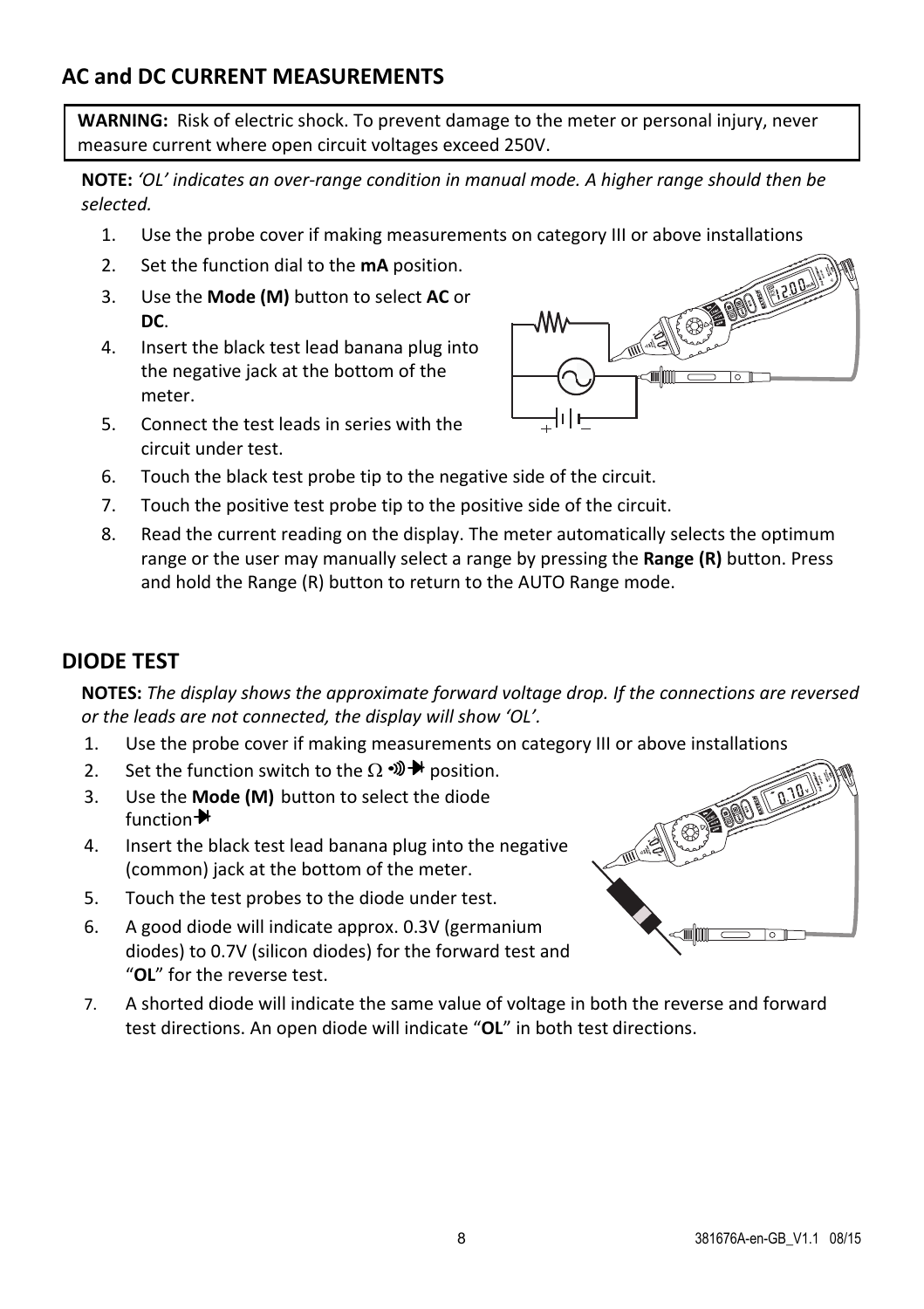#### **RESISTANCE MEASUREMENTS**

**WARNING**: To avoid electric shock, disconnect power to the unit under test and discharge all capacitors before taking any resistance measurements.

#### **NOTES:**

*'OL' indicates an over‐range condition in manual mode. A higher range should then be selected.*

*If the resistance measured is greater than 1M, the meter may take a few seconds to obtain a stable reading. This is normal for high resistance measurements.*

*When the leads are not connected or when measuring an open circuit, the display will read 'OL'.*

- 1. Use the probe cover if making measurements on category III or above installations
- 2. Set the function switch to the  $\Omega \cdot \mathcal{D} \blacktriangleright$  position.
- 3. Use the **Mode (M)** button to select the resistance mode  $(\Omega)$ .
- 4. Insert the black test lead banana plug into the negative jack at the bottom of the meter.
- 5. Touch the test probe tips across the circuit or part under test. It is best to disconnect one side of the part under test from the circuit so the rest of the circuit will not interfere with the resistance reading.



6. Read the resistance on the display. The meter automatically selects the optimum range or the user may manually select a range by pressing the **Range (R)** button. Press and hold the Range (R) button to return to the AUTO Range mode.

#### **CONTINUITY CHECK**

**WARNING**: Risk of electric shock. Ensure that all power to the circuit is off and capacitors have fully discharged before measuring continuity.

**NOTE:** *If the resistance measured is greater than 200, the test leads are not connected, or when measuring an open circuit, the display will read 'OL'.*

- 1. Use the probe cover if making measurements on category III or above installations
- 2. Set the function switch to the  $\Omega \cdot \mathbb{D} \mathbf{P}$  position.
- 3. Use the **Mode (M)** button to select the audible continuity mode.
- 4. Insert the black test lead banana plug into the negative jack at the bottom of the meter.
- 5. Touch the test probe tips to the circuit or wire under test.
- 6. If the resistance is less than approximately 50 $\Omega$ , the audible tone will sound.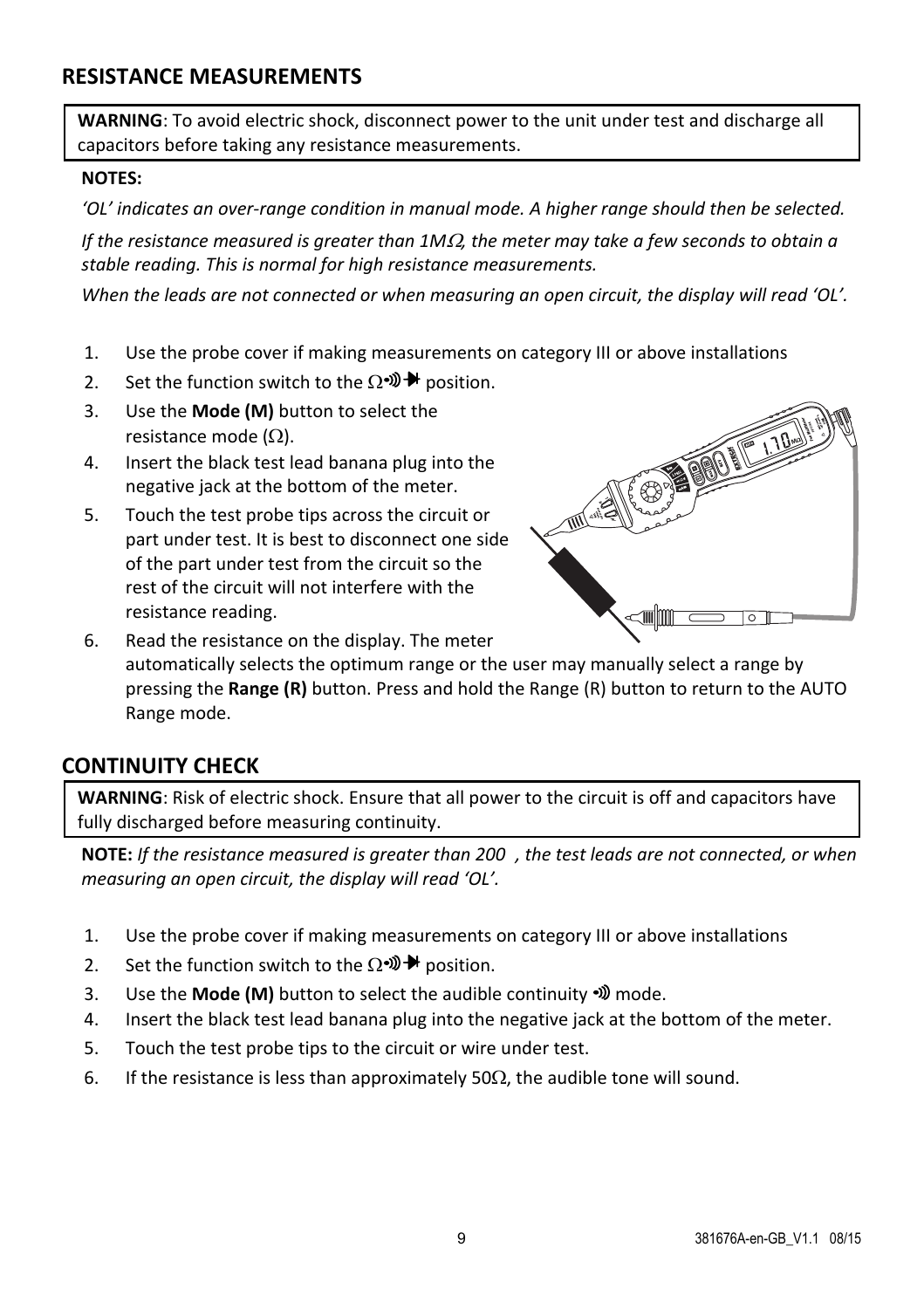#### **LOGIC TEST**

**WARNING**: To prevent electric shock and damage to the meter or personal injury, do not measure voltages that may exceed 100V AC rms.

**NOTE:** If the test leads are disconnected or if the voltage measured is  $<$  1.5V the LED will be green.

- 1. Use the probe cover if making measurements on category III or above installations
- 2. Set the function switch to the **LOGIC** position.
- 3. Insert the black test lead banana plug into the negative (common) jack at the bottom of the meter.
- 4. Connect the black test lead to the circuit's ground (‐) terminal.
- 5. Hold down the **Mode (M)** button and touch the test probe to the circuit for measurement. The LEDs near the tip of the meter will indicate the current logic level.
- 6. If the measurement is  $0^\sim 1.5V$ , the Green LED will light and the display will show a down arrow, indicating that the logic test result is a LOW ('0') condition.
- 7. If the measurement is 1.5~3.5V, the Green and Red LEDs will be OFF.
- 8. If the measurement is 3.5~5V, the Red LED will light and the display will show an up arrow, indicating that the logic test result is a HIGH ('1') condition. See diagram.



### *Maintenance*

**WARNING:** To avoid electrical shock, disconnect the test leads from any source of voltage before removing the back cover or the battery cover.

**WARNING:** To avoid electrical shock, do not operate the meter until the battery cover is in place and fastened securely.

This meter was designed to provide years of dependable service. However, if the following guidelines are not followed, the dependability of the meter can be compromised:

- 1. **KEEP THE METER DRY**. If it gets wet, wipe it off and allow it to dry before use.
- 2. **USE AND STORE THE METER IN NORMAL TEMPERATURES.** Environmental extremes can shorten the life of the electronic parts and distort or melt plastic parts.
- 3. **HANDLE THE METER GENTLY AND CAREFULLY.**
- 4. **KEEP THE METER CLEAN.** Wipe the case occasionally with a damp cloth. Do not use chemicals, cleaning solvents, abrasives, or detergents.
- 5. **USE ONLY FRESH BATTERIES OF THE RECOMMENDED SIZE/TYPE.**
- 6. **IF THE METER IS TO BE STORED FOR A LONG PERIOD REMOVE THE BATTERIES**
- 7. Repairs should only be implemented by trained personnel.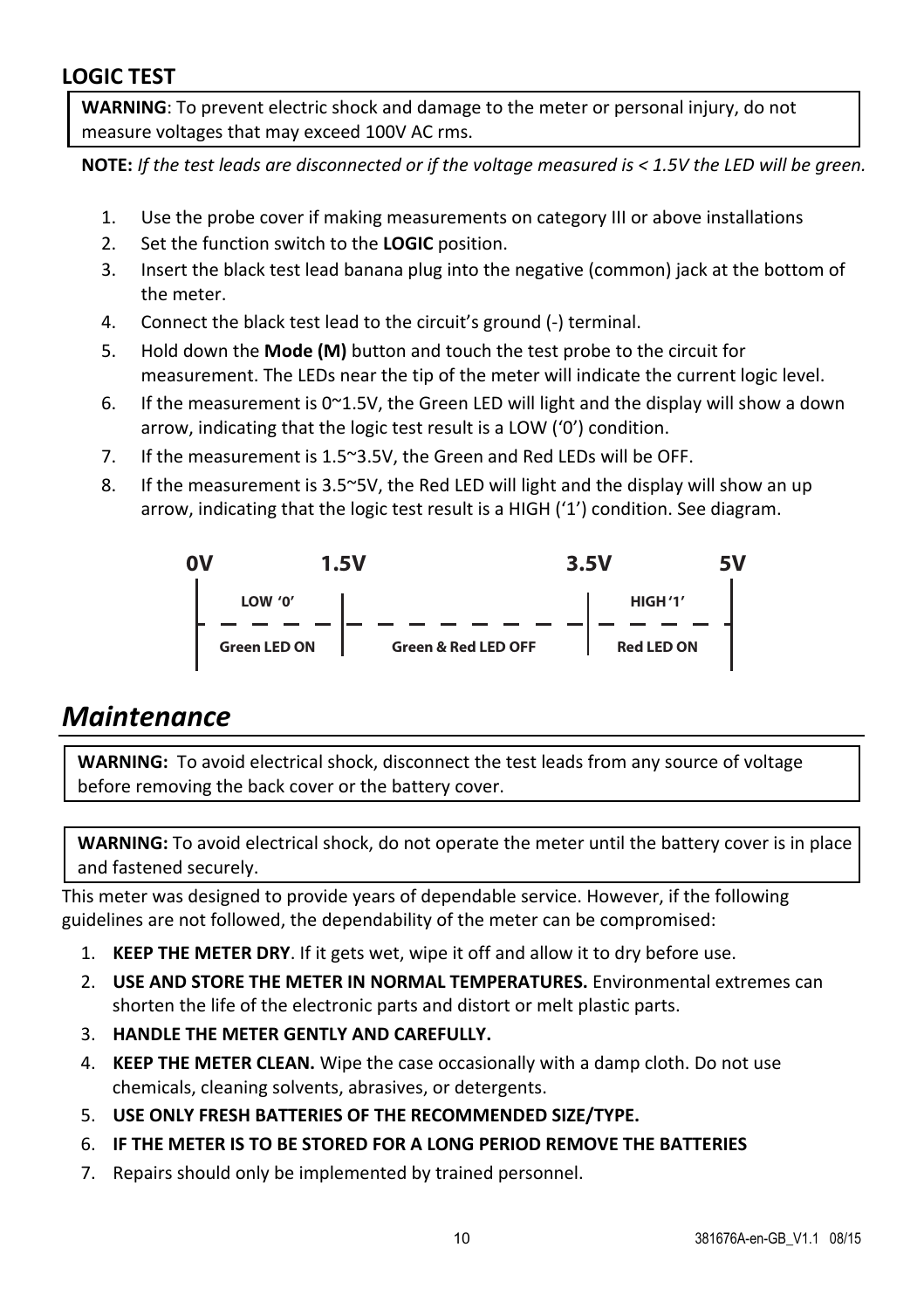#### **Battery Replacement**

**WARNING**: To avoid electrical shock, disconnect the test leads from any source of voltage before removing the battery cover. Do not operate meter unless the batteries are in place.

- 1. The  $\Box$  icon will appear when battery voltage is low.
- 2. Turn the Function dial to the OFF position.
- 3. Disconnect the negative (common) test lead from the meter.
- 4. Remove the Phillips head screw at the rear center of the meter housing.
- 5. Remove the battery compartment cover to access the batteries.
- 6. Replace the two (2) 1.5V 'AAA' batteries observing polarity.
- 7. Secure the battery compartment cover.



All EU users are legally bound by the Battery Ordinance to return all used batteries to community collection points or wherever batteries / accumulators are sold. Disposal in household trash or refuse is prohibited.

**Disposal:** Follow the valid legal stipulations in respect of the disposal of the device at the end of its lifecycle

#### **Other Battery Safety Reminders**

- Never dispose of batteries in a fire. Batteries may explode or leak.
- Never mix battery types. Always install new batteries of the same type.

#### **Test Lead or Alligator Clip Replacements**

**WARNING**: Replacement leads must be of the same rating (or higher) as the leads supplied with the meter: 600V/10A

If the test leads' insulation is damaged or have wires exposed, the leads need to be replaced. Contact the original point of sale for details on ordering test leads or alligator clips or visit the Extech website www.extech.com for support.

Remember to use the positive (+) red probe cover for Category III (or higher) installations. Remove the positive probe cover for Category II (or lower) installations.

### **Cleaning**

Use a damp cloth and a mild detergent to clean the meter; do not use abrasives or solvents. Do not operate the meter if it is wet or damp; allow it to fully dry before use.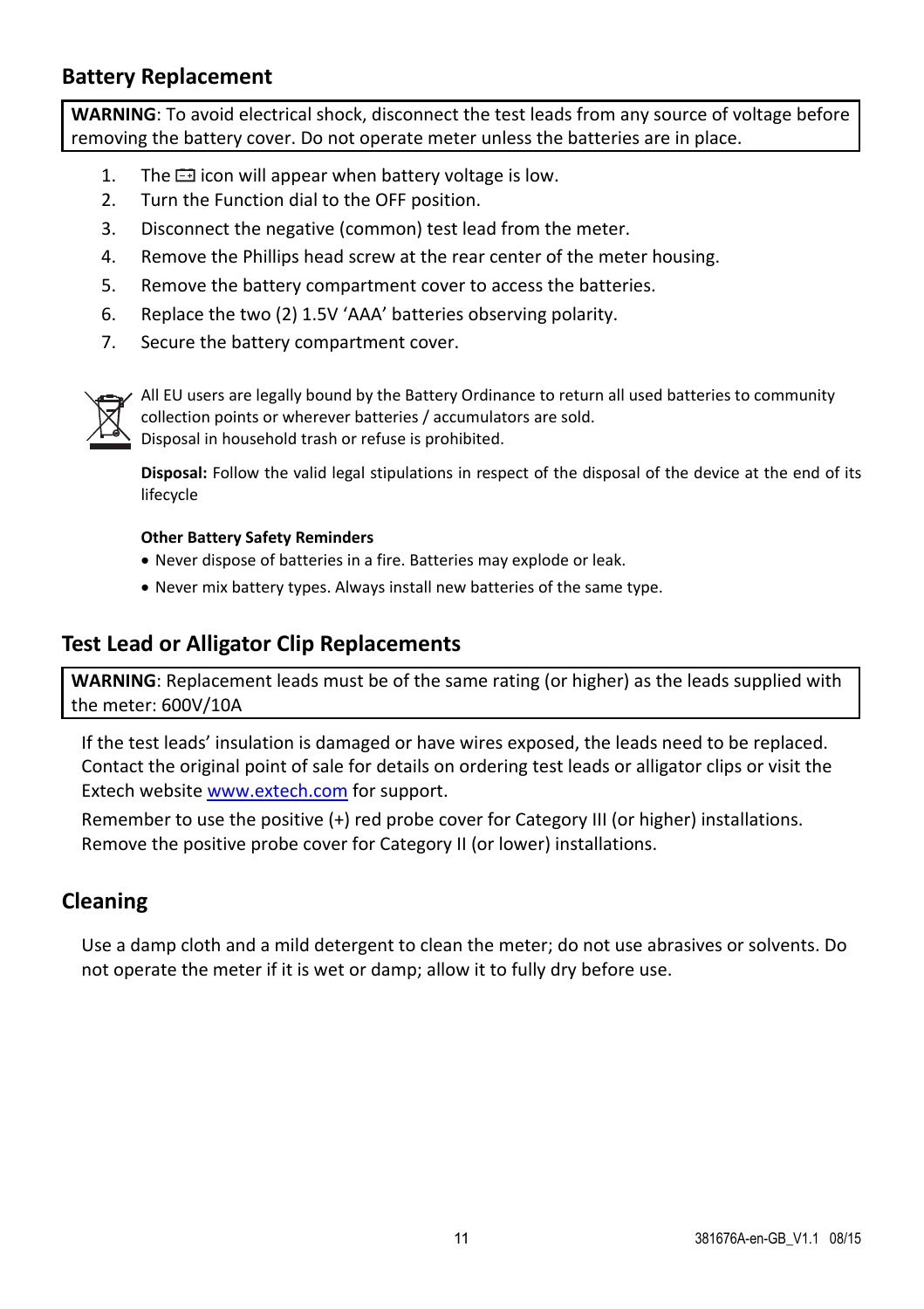# *Specifications*

| <b>Function</b>                                                                                   | Range             | <b>Resolution</b>      | <b>Accuracy</b>                                                                      |  |
|---------------------------------------------------------------------------------------------------|-------------------|------------------------|--------------------------------------------------------------------------------------|--|
| <b>NCV</b>                                                                                        | 50~600V           | <b>NA</b>              |                                                                                      |  |
| <b>DC Voltage</b>                                                                                 | 200mV             | 0.1 <sub>m</sub>       |                                                                                      |  |
|                                                                                                   | 2.000V            | 1mV                    |                                                                                      |  |
|                                                                                                   | <b>20V</b>        | 0.01V                  | $\pm$ (0.7% reading + 2 digits)                                                      |  |
|                                                                                                   | 200V              | 0.1V                   |                                                                                      |  |
|                                                                                                   | 600V              | 1V                     |                                                                                      |  |
| Input Impedance: $10M\Omega$                                                                      |                   |                        |                                                                                      |  |
|                                                                                                   |                   |                        | Overload protection: 200mV range: 250VDC or AC rms; 2V~600V ranges: 600VDC or AC rms |  |
| Max. input voltage 600V DC                                                                        |                   |                        |                                                                                      |  |
| <b>AC Voltage</b>                                                                                 | 200mV             | 0.1V                   |                                                                                      |  |
|                                                                                                   | 2.000V            | 1mV                    | $\pm$ (0.8% reading + 3 digits)                                                      |  |
|                                                                                                   | 20V               | 0.01V                  |                                                                                      |  |
|                                                                                                   | 200V              | 0.1V                   |                                                                                      |  |
|                                                                                                   | 600V              | 1V                     | $\pm$ (1.0% reading + 3 digits)                                                      |  |
| Input Impedance: $10M\Omega$                                                                      |                   |                        |                                                                                      |  |
|                                                                                                   |                   |                        | Overload protection: 200mV range: 250VDC or AC rms; 2V~600V ranges: 600VDC or AC rms |  |
| Frequency range 40~400Hz                                                                          |                   |                        |                                                                                      |  |
| Response: Average                                                                                 |                   |                        |                                                                                      |  |
| Max. input voltage 600V DC                                                                        |                   |                        |                                                                                      |  |
| <b>DC Current</b>                                                                                 | 20 <sub>m</sub> A | 0.01mA                 |                                                                                      |  |
|                                                                                                   | 200mA             | 0.1 <sub>m</sub> A     | $\pm$ (1.5% reading + 3 digits)                                                      |  |
| Overload protection: Fuse (FF400mA/600V)                                                          |                   |                        |                                                                                      |  |
| <b>AC Current</b>                                                                                 | 20 <sub>m</sub> A | 0.01mA                 |                                                                                      |  |
|                                                                                                   | 200mA             | 0.1 <sub>m</sub> A     | $\pm$ (2.0% reading + 3 digits)                                                      |  |
| Overload protection: Fuse (FF400mA/600V)                                                          |                   |                        |                                                                                      |  |
| Frequency range: 4~200Hz                                                                          |                   |                        |                                                                                      |  |
| Response: Average                                                                                 |                   |                        |                                                                                      |  |
| Resistance                                                                                        | $200\Omega$       | $0.1\Omega$            | $\pm$ (1.0% of reading + 3 digits)                                                   |  |
|                                                                                                   | $2k\Omega$        | $0.001k\Omega$         |                                                                                      |  |
|                                                                                                   | $20k\Omega$       | $0.01\mathrm{k}\Omega$ |                                                                                      |  |
|                                                                                                   | $200k\Omega$      | $0.1k\Omega$           | $\pm$ (1.0% of reading + 1 digit)                                                    |  |
|                                                                                                   | $2M\Omega$        | $0.001M\Omega$         |                                                                                      |  |
|                                                                                                   | $20M\Omega$       | $0.01M\Omega$          | $\pm$ (1.0% of reading + 5 digits)                                                   |  |
|                                                                                                   |                   |                        | Open Circuit Voltage: approx. 250mV; Overload protection: 250V DC or AC rms          |  |
| Continuity                                                                                        |                   |                        | If measured resistance is < $50\Omega$ beeper will sound                             |  |
|                                                                                                   |                   |                        | Open Circuit Voltage: approx. 500mV; Overload protection: 250V DC or AC rms          |  |
| <b>Diode</b>                                                                                      |                   | 0.001V                 | Displays approx. forward-biased voltage)                                             |  |
| Forward DC current: approx. 1mA                                                                   |                   |                        |                                                                                      |  |
| Reverse DC voltage: approx. 1.5V                                                                  |                   |                        |                                                                                      |  |
| Overload protection: 250V DC or AC rms                                                            |                   |                        |                                                                                      |  |
| 0~1.5V (Low '0') Green LED ON; 1.5~3.5V Green/Red LEDs OFF; 3.5~5V (High '1') Red LED ON<br>Logic |                   |                        |                                                                                      |  |
| Input Impedance: 1M $\Omega$ ; Overload protection: 250V DC or AC rms                             |                   |                        |                                                                                      |  |

**Accuracy Notes:** Accuracy specifications consist of two elements:

(% reading) – This is the accuracy of the measurement circuit

 $\bullet$  (+ digits) – This is the accuracy of the analog to digital converter

Accuracy is stated at 18<sup>°</sup>C to 28<sup>°</sup>C (64<sup>°</sup>F to 82<sup>°</sup>F) and less than 75% RH